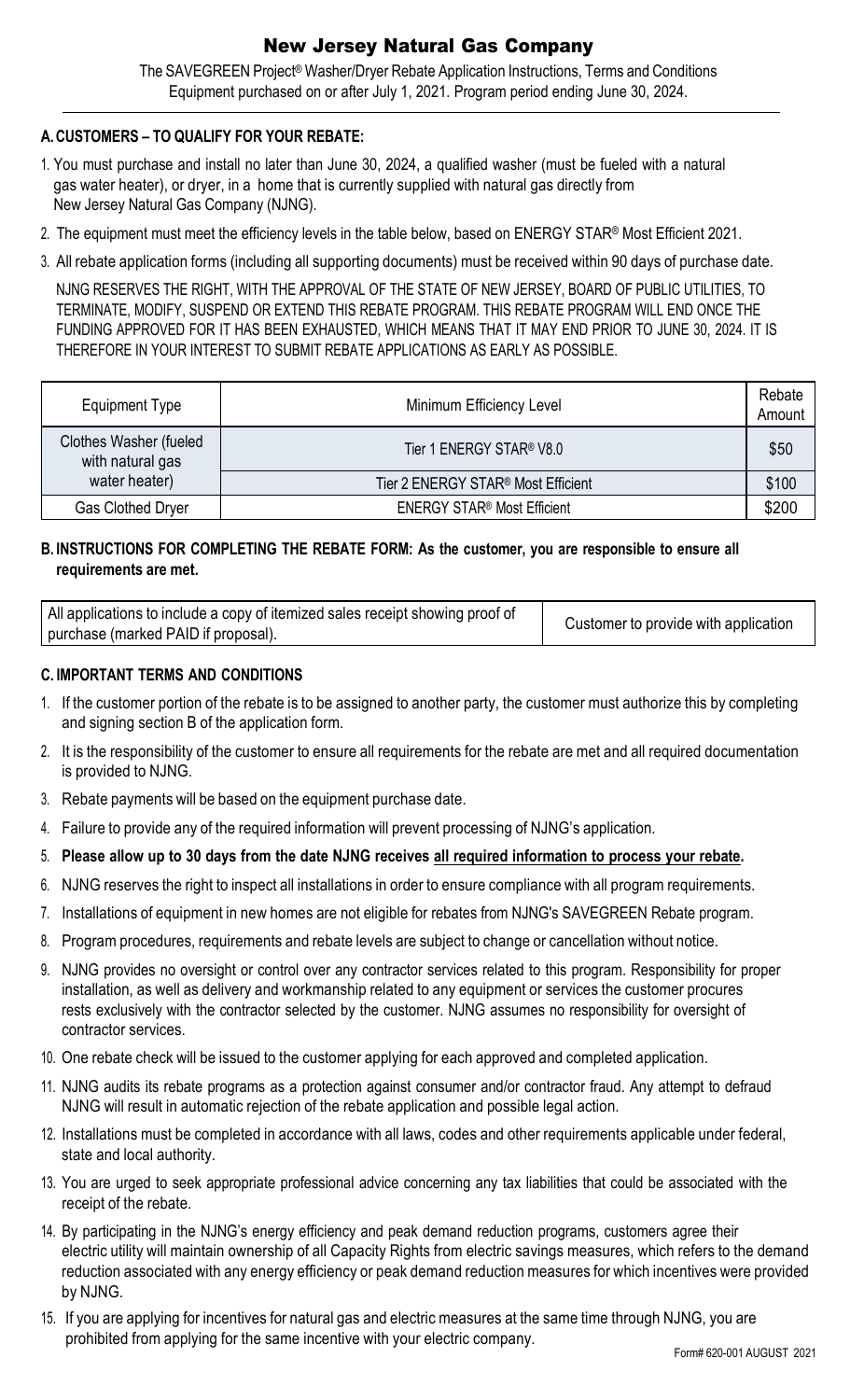#### **INSTRUCTIONS FOR SUBMITTING THE SAVEGREEN REBATE**

- 1. Keep copies of all above required documents. If contractor is submitting the rebate documents for you, we suggest you request your set of copies to be mailed to you simultaneously.
- 2. Use this application to apply for up to one washer and one dryer. If applying for more than one washer and dryer, separate rebate forms must be completed.
- 3. Send signed rebate form (keep copy for yourself), along with the above mentioned documents, to the address below:

### **The SAVEGREEN PROJECT from New Jersey Natural Gas**

1415 Wyckoff Road, Wall, NJ 07719 | 877-455-NJNG (6564) | [savegreen@njng.com](mailto:savegreen@njng.com)

I read, understand and agree to the instructions, terms and conditions set forth above.

Account Holder Initials: Date: Date:

# NJNG Washer/Dryer Rebate Application Form

For equipment purchased and installed on or after July 1, 2021. All applications must be accompanied by a PAID-IN-FULL receipt.

| A. Customer Information                |                                                  |                                      |                                  |  |       |           |  |  |
|----------------------------------------|--------------------------------------------------|--------------------------------------|----------------------------------|--|-------|-----------|--|--|
| New Jersey Natural Gas Account Number: |                                                  |                                      |                                  |  |       |           |  |  |
| Account Holder First Name:             |                                                  |                                      | <b>Account Holder Last Name:</b> |  |       |           |  |  |
|                                        | Electric Utility:   Jersey Central Power & Light |                                      | Atlantic City Electric           |  | PSE&G | Municipal |  |  |
| <b>Electric Account Number:</b>        |                                                  |                                      |                                  |  |       |           |  |  |
| <b>Installation Address:</b>           |                                                  |                                      |                                  |  |       |           |  |  |
| City:                                  |                                                  | State: NJ                            |                                  |  | Zip:  |           |  |  |
| Daytime Phone:                         |                                                  | <b>Account Holder Email Address:</b> |                                  |  |       |           |  |  |

## **REQUIRED FOR REBATE: 1. Attach paid receipt**

I want to learn more about E-Tips, NJNG's monthly email service featuring programs, rebates and tips to save energy.

I HAVE READ, UNDERSTAND AND AGREE TO COMPLY WITH ALL OF THE TERMS AND CONDITIONS CONCERNING THIS REBATE PROGRAM. I certify all information provided is correct to the best of my knowledge, and I grant New Jersey Natural Gas Company permission to share my records with my electric utility, the State of New Jersey, Board of Public Utilities or my contractor(s), who plan to evaluate my energy usage. I hereby grant to New Jersey Natural Gas Company and its employees and agents reasonable access to my property during normal business hours to inspect the installation and performance of the washer/dryer that is the subject of this rebate application. Further, I understand and agree to comply with all the terms and conditions of this rebate program. **Application must be received within 120 days of purchase for clothes washer and dryers.**

Account Holder Signature: Notified a state of the Date: Date: Date: